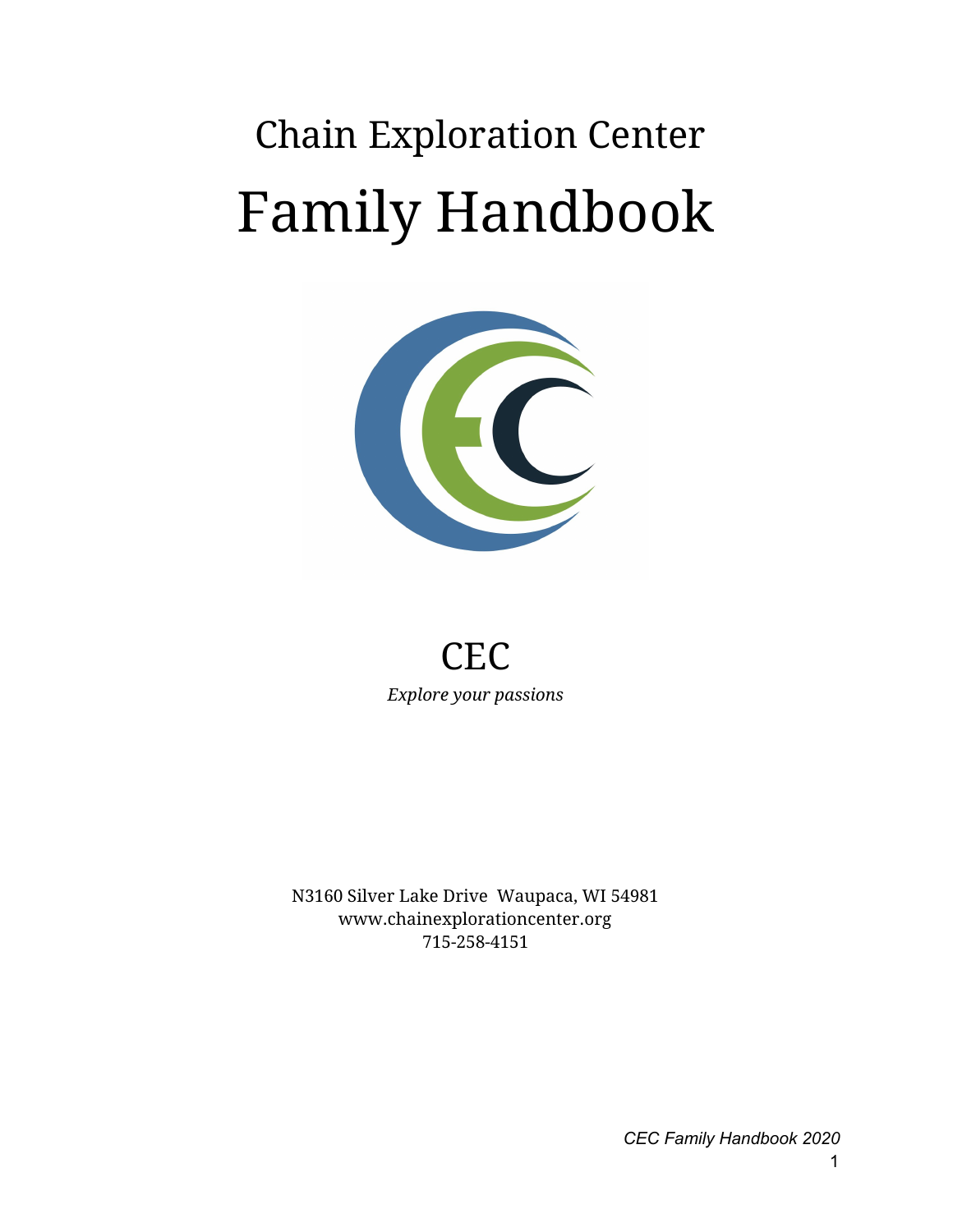# **Welcome to the Chain Exploration Center, Charter School!**

## **MISSION**

#### **The mission of the CEC is to be a place where children explore their passions and gain a strong educational foundation through project-based learning in a collaborative community.**

The following components serve as cornerstones to the vision and mission of CEC, enabling students to grow in wisdom:

- a. Project-based approach focusing on student readiness and fully integrated coursework, including the following:
	- i. A structure that allows students to help design the media through which they learn best
	- ii. Meaningful and motivated learning by authentic application of ideas
	- iii. Increasing student responsibility for selection and completion of projects
	- iv. Individualized instruction and differentiation of coursework based on student learning styles, strengths, interests, and readiness, while addressing areas of need
- b. Student proficiency in meeting the State Standards as adopted by Wisconsin
- c. Multi-age classrooms focusing on leadership development, problem solving, communication, interpersonal skills, and peer collaboration
- d. Development of creative and innovative critical thinking skills
- e. Local and global partnerships including businesses, nonprofits, community members, and more as defined by the student-selected projects
- f. Awareness, appreciation, and stewardship of our natural environment
- g. Utilization of a host of technologies and engineering (S.T.E.M.) skills

## **HISTORY**

The idea for a Charter School was envisioned by the Waupaca Community as a way to offer children another opportunity within the public school system for alternative learning styles and outcomes.

The idea for the project-based, multiage school was drafted by a core of five women; the "Core Team" including educators, administrators, parents and school board members. Support from the School District of Waupaca, the DPI, community members and local organizations and businesses was overwhelming. The available space at the Chain O' Lakes Elementary School was designated as the perfect place for studies in Environmental Sciences, Agriculture, Science and Technology, and the Arts.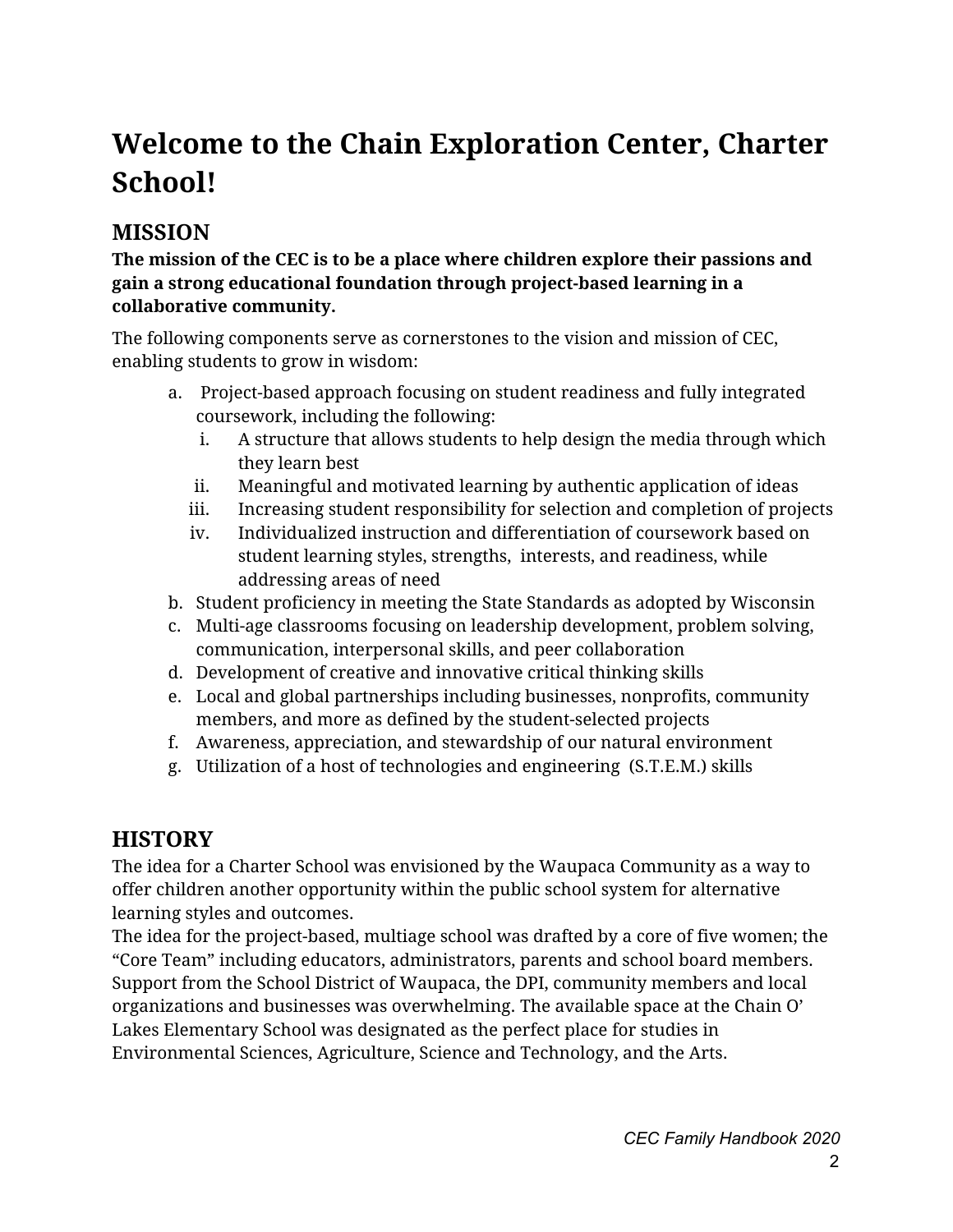## **PARENT/GUARDIAN INVOLVEMENT**

## **PARENT/GUARDIAN PARTNERSHIP**

Parental involvement is critical for the success of the CEC's students. Parent and community ties to the CEC are strong. Parents of CEC students develop a positive relationship with the school, its Advisors and their children due to consistent school-home communication and support, and input on and/or through the Governance Council. Parents and family members are encouraged to offer their time and expertise for the benefit of the school and many student interest projects. Community and family experts are utilized in delivering instruction in conjunction with the certified staff of the charter school. Because of the student led nature of project based learning, parent or caregiver involvement is more rigorous than in a traditional school setting. This partnership contributes to the increased success of the students.

There are many opportunities for parents to approve their childrens' project ideas, attend project showcase nights, fundraisers and informational events. Prior to students beginning at the school, all parents have an orientation meeting. This meeting gives the parents a full view of the educational environment at the CEC.

#### **VOLUNTEERS**

The CEC welcomes regular volunteers. Much of the learning done in project-based schools is outdoors and hands-on. Adult supervision is welcomed. If you are interested in committing to a regular time, please see the Administrator for a background check form and scheduling plan. See PTG below for further opportunities.

#### **LIVE SOURCES**

Since much of the learning that takes place in project-based schools involves student research on topics of interests, we are in need of live sources. Parents are asked to volunteer their expertise and help recruit other live sources to aid student research on topics of their choosing. A survey will be sent out regarding your interests and skills.

#### **PARENT TEACHER GROUP (PTG)**

Chain Exploration Center's PTG works to benefit the needs of all students in our building, from enhancing facilities and equipment, to funding field trips. There are plenty of spots available. Meetings are held monthly. More information can be found on our website or on the PTG bulletin board at the main entrance.

#### **ADULT EDUCATION AND PARTICIPATION**

The school may offer adult education and enrichment opportunities during the year in the Community room. These may include guest speakers, workshops, and study groups. Such opportunities will be publicized in the newsletter. The Community Room is open every day for parent use; to browse resources, use the internet, or hold meetings. All parents and guardians are "members" of the CEC and are eligible to run for office on the Governance Council and also to vote for Governance Council members. All members are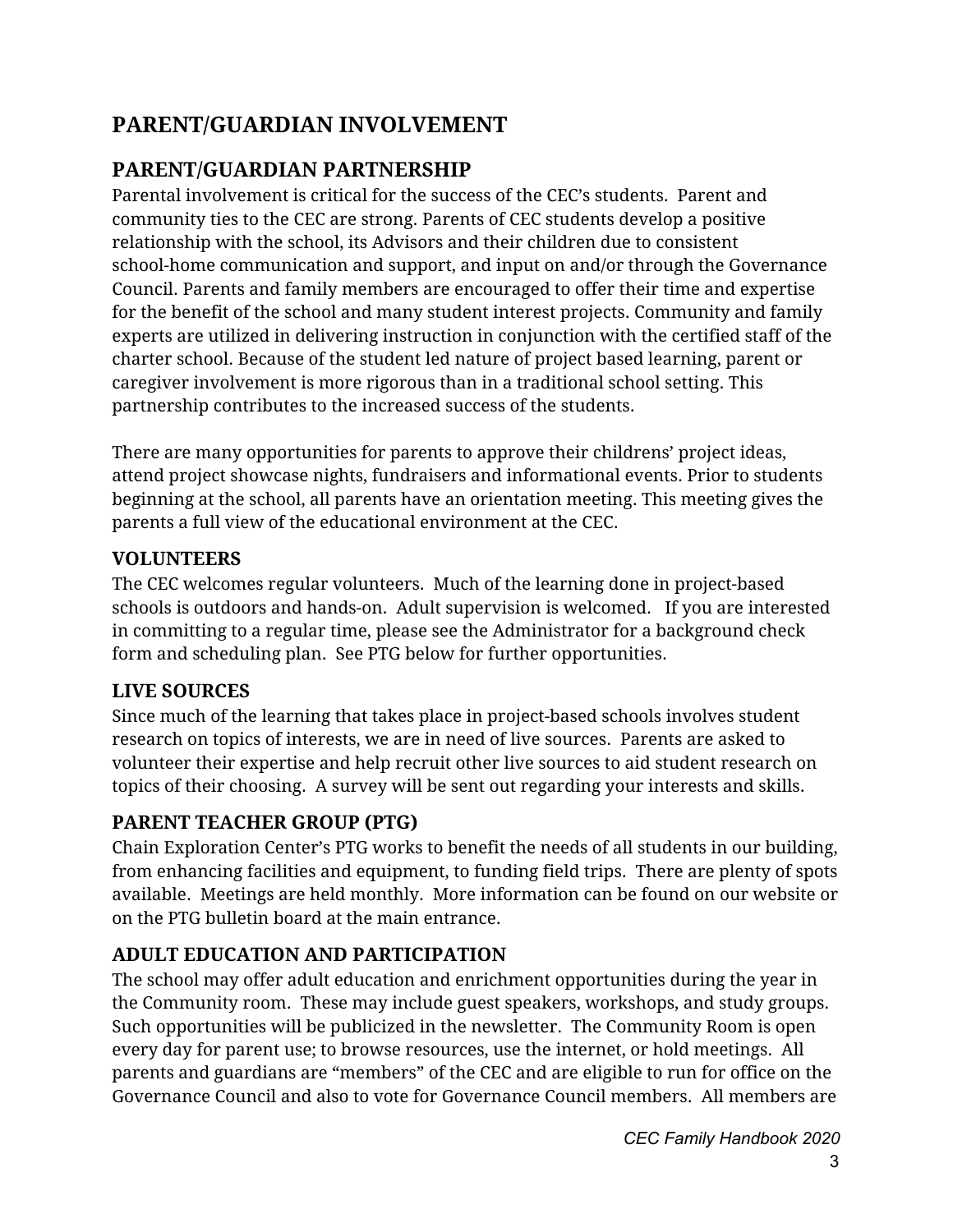encouraged to attend Governance Council meetings and vote at the annual meeting on the fourth Thursday in June.

#### **FUNDRAISING**

The CEC has created an environment of financial giving; all families are encouraged to donate not only their time, but financial philanthropic donations. Annual fundraisers such as the U-Rah-Rah Upcycle Rummage Sale and the Spring Musical garner funds for professional development, school gardens, and other student needs. The Governance Council plays a large role in reaching out to the larger community to develop donors and business partnerships to help support the charter school. In addition to fundraising grants, there are continued efforts for a vast array of school needs. This work is done by the Governance Council Fundraising Committee, Student Council, and the PTG.

## **POLICIES AND PROCEDURES**

#### **NONSECTARIAN**

The CEC is a public school that is nonsectarian in its practices, programs, admission policies, employment practices, and all other operations.

#### **ADMISSION/ENROLLMENT**

The Chain Exploration Center Inc. does not discriminate on the basis of a student's sex, race, religion, color, national origin, ancestry, creed, pregnancy, marital or parental status, sexual orientation, physical, mental, emotional or learning disability/handicap. It works to retain a student demographic aligned with the community and make special efforts to reach families who are typically underrepresented. Enrollment is voluntary and there is no tuition. The CEC is open to all District students. Open enrollment students may also attend the school in accordance with state law and District policies. A CEC application for all students is required as part of the admissions process. Additionally, if the student has never attended the School District of Waupaca, district registration is also required, including proof of residency.

If a student is admitted and is attending CEC to find that project-based and personalized learning is not the right fit for them, a meeting will be held to determine the best school placement for the student. If a child leaves the CEC during the year for another school, he or she may not re-enter the CEC until the next school year, and must follow the new student application and lottery process at that time. An exit survey is completed upon withdrawal, to help us determine community needs.

#### **LOTTERY**

There is an enrollment window each year. If applications do not exceed the established cap, all students are accepted for admission and no lottery is held. Additional students are accepted with the time-stamp of application being the establishment of priority. If more than the established cap enroll during the window, by law, all applicants make up the lottery pool. The totally random selection ensures fairness and equal access. The total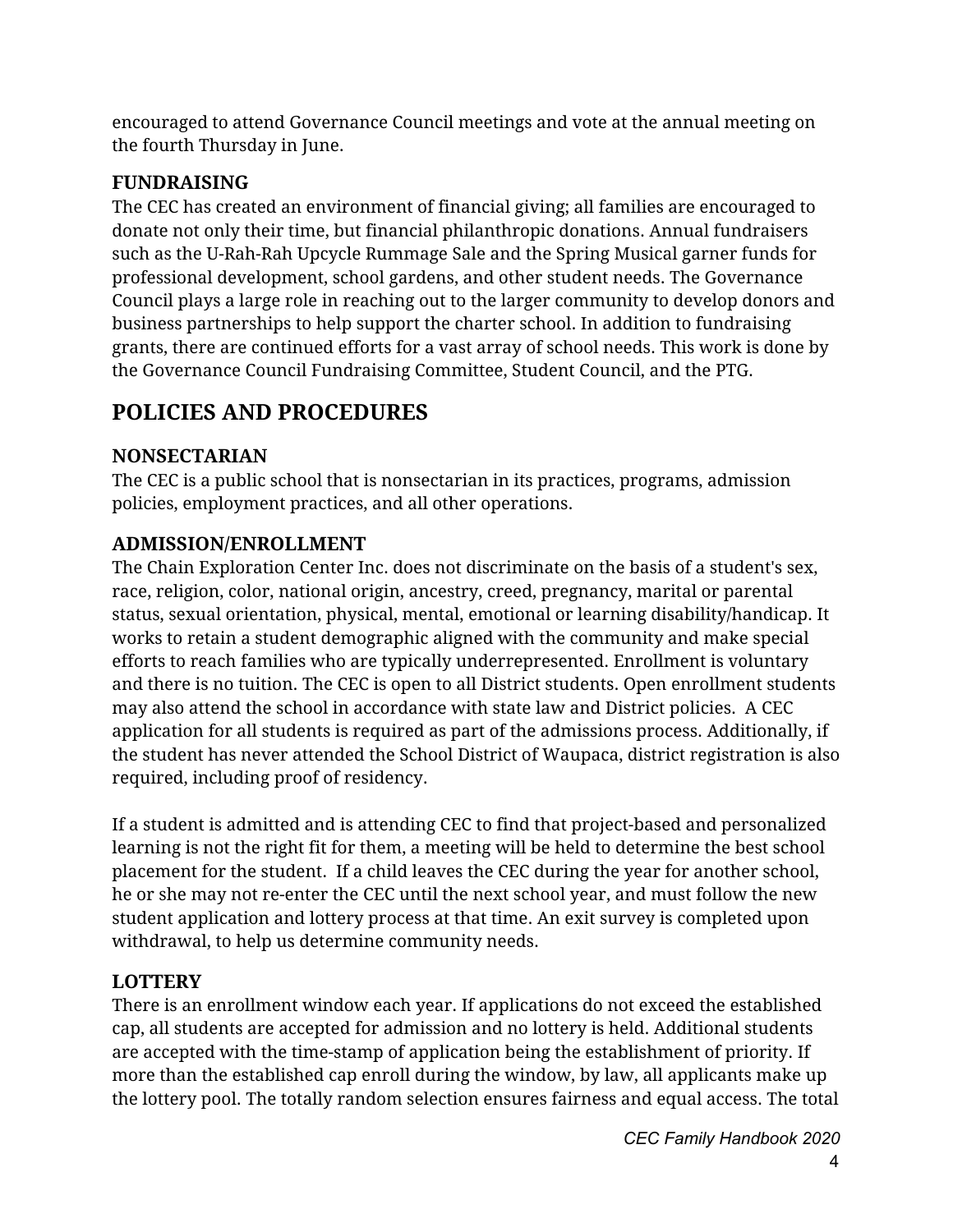number of openings will be posted, and all names applying for those openings will be added to a pool and pulled at random until each grade level is full. In the case of new families applying with more than one student, the family last name will be entered into the lottery. By law siblings are admitted together if room is available. The Governance Council performs the lottery, and it is part of school record. Those not accepted are placed on a priority waiting list in the order drawn. The waiting list is in effect until January 1 of the next year. An automatic enrollment preference shall be extended to siblings of students currently attending the CEC or alumni, and children of the Governance Council and employees (whose children shall not be more than 10% of the student population); then to students currently enrolled in the School District of Waupaca. Students currently attending the CEC do not need to reapply each year.

## **ARRIVAL AND DEPARTURE**

#### **VISITORS**

Our doors are locked at all times, but we welcome visitors and volunteers. Please ring the bell and when admitted, go to the office, sign in and get a visitor name badge. If you are not wearing a name badge, staff will request you to go to the office and get one. This helps us know who is in the building at all times.

#### **DAILY SCHEDULE**

| Doors open    | 7:15 |
|---------------|------|
| School begins | 8:00 |
| Dismissal     | 2:50 |
| Bus departure | 2:55 |

#### **WEDNESDAY EARLY DISMISSAL**

Students are dismissed at 1:50 pm and may either be picked up by guardians or take the bus home as usual.

#### **DROP OFF AND PICK UP PROCEDURES**

Students dropped off by parents **should not** arrive at school prior to **7:15 am**. **Supervision is not provided for students before this time.** Parents picking up students at the end of the school day should expect students dismissed from classrooms at 2:50 pm.

#### **PARKING**

If you choose to come in and get your child, please park in designated parking slots and utilize the circle turnaround. Park your car and come to the entryway via the crosswalk to get your child. Alternatively, you can stay in your car and utilize the pick- up, drop-off lane. Do not get out of your car if you are using the drop off lane. There is no parking in the drop off lane except for concerts and evening events. All pick-up and drop-off is in front of the building. Bus pick-up and drop-off is in the rear of the building.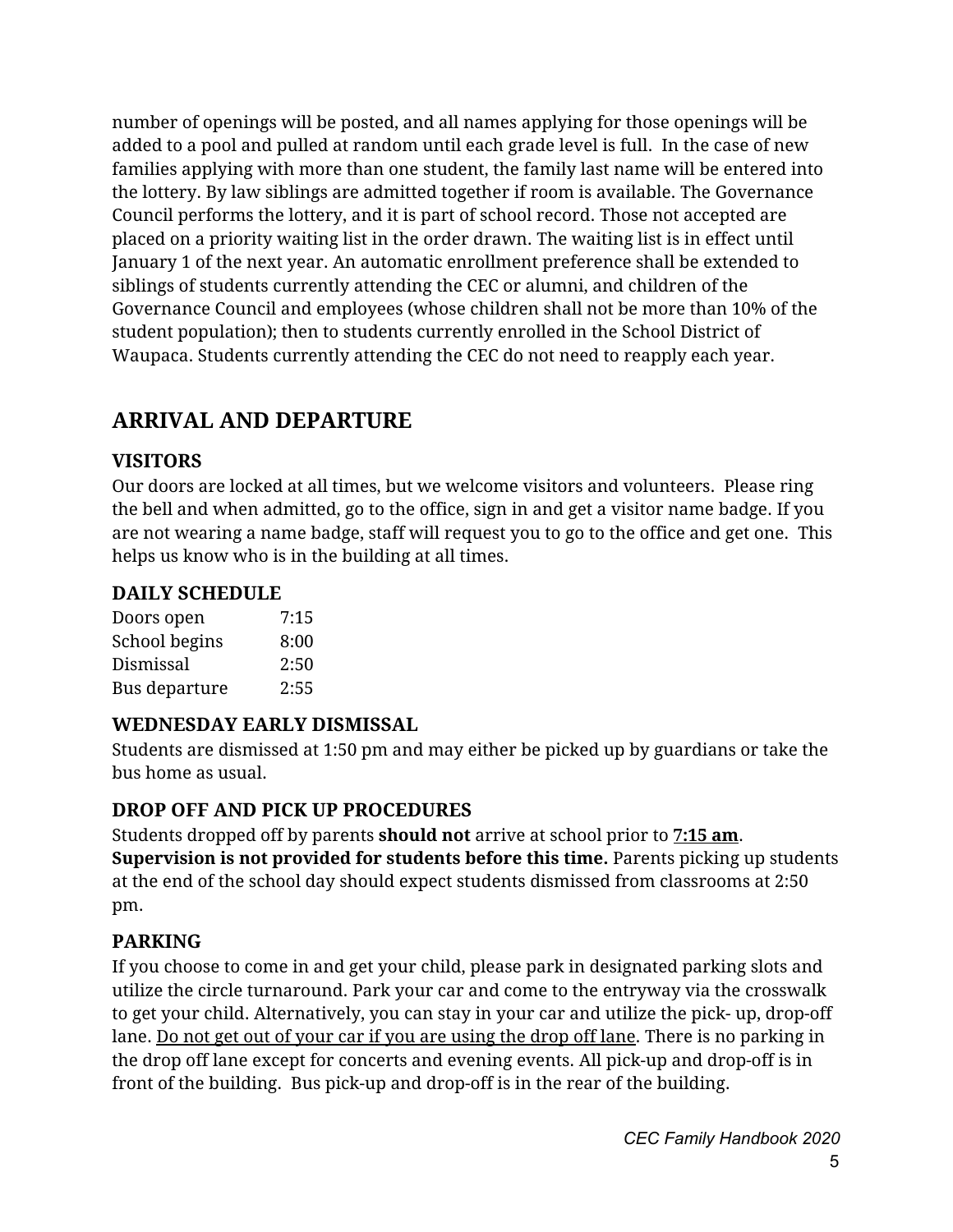#### **TRANSPORTATION**

CEC students residing within the District are provided transportation according to current transportation routes. CEC follows the District's procedures for provisions of transportation. If there are changes to your child's bus schedule, or address changes, please call the bus garage office at 715-258-4155 and notify them of those changes. The riders shall conduct themselves on the school bus as they would in the classroom except that reasonable visiting and conversation are permissible. The Waupaca Way behaviors are expected on the bus ride. Continued disorderly conduct or refusal to submit to the authority of the driver shall be sufficient reason for refusing transportation service to any pupil. When it becomes necessary to refuse a pupil transportation service due to misconduct, the school Administrator shall notify the parents of such refusal with a full explanation. More detail is provided as follows:

#### **BUS RIDER RULES**

The School District of Waupaca is responsible for the safety of children and the rights of others while on a school bus. CODE: 443.21 – STUDENT CONDUCT RULES

A. Be on time at the designated school bus stop and help keep the bus on schedule. Sit in the assigned seat when designated by driver.

B. Stay off the road at all times while waiting for the bus.

C. Be careful in approaching the place where the bus stops. Do not move toward the bus until the bus has been brought to a complete stop.

D. Do not leave your seat while the bus is in motion or while discharging or boarding riders along the bus route.

E. Remain in the bus in the event of a road emergency until the driver gives instructions.

F. Keep hands and head inside the bus at all times after entering and until leaving the bus. Do not throw anything out of the bus windows.

G. Remember that loud talking and laughing or unnecessary confusion diverts the driver's attention and could result in a serious accident.

H. Be absolutely quiet when approaching a railroad-crossing stop.

I. Treat bus equipment as you would be expected to treat valuable furniture in your own home. Never tamper with the bus or any of its equipment.

J. Assist in keeping the bus safe and sanitary at all times. No eating is allowed on the bus unless approved by the bus driver.

K. Carry no animals on the bus or large instruments or objects that take up a passenger seat.

L. Keep books, packages, coats and all other objects out of the aisles.

M. Be courteous to fellow pupils, and the bus driver.

N. Help look after the safety and comfort of smaller children.

O. Do not ask the driver to stop at places other than the regular bus stop; he is not permitted to

do this except by proper authorization from a school official.

P. Observe safety precautions at drop off points. Where it is necessary to cross the highway,

proceed to a point at least 10 feet in front of the bus on the right shoulder of the highway where traffic may be observed in both directions. Then wait for a signal from the bus driver permitting you to cross.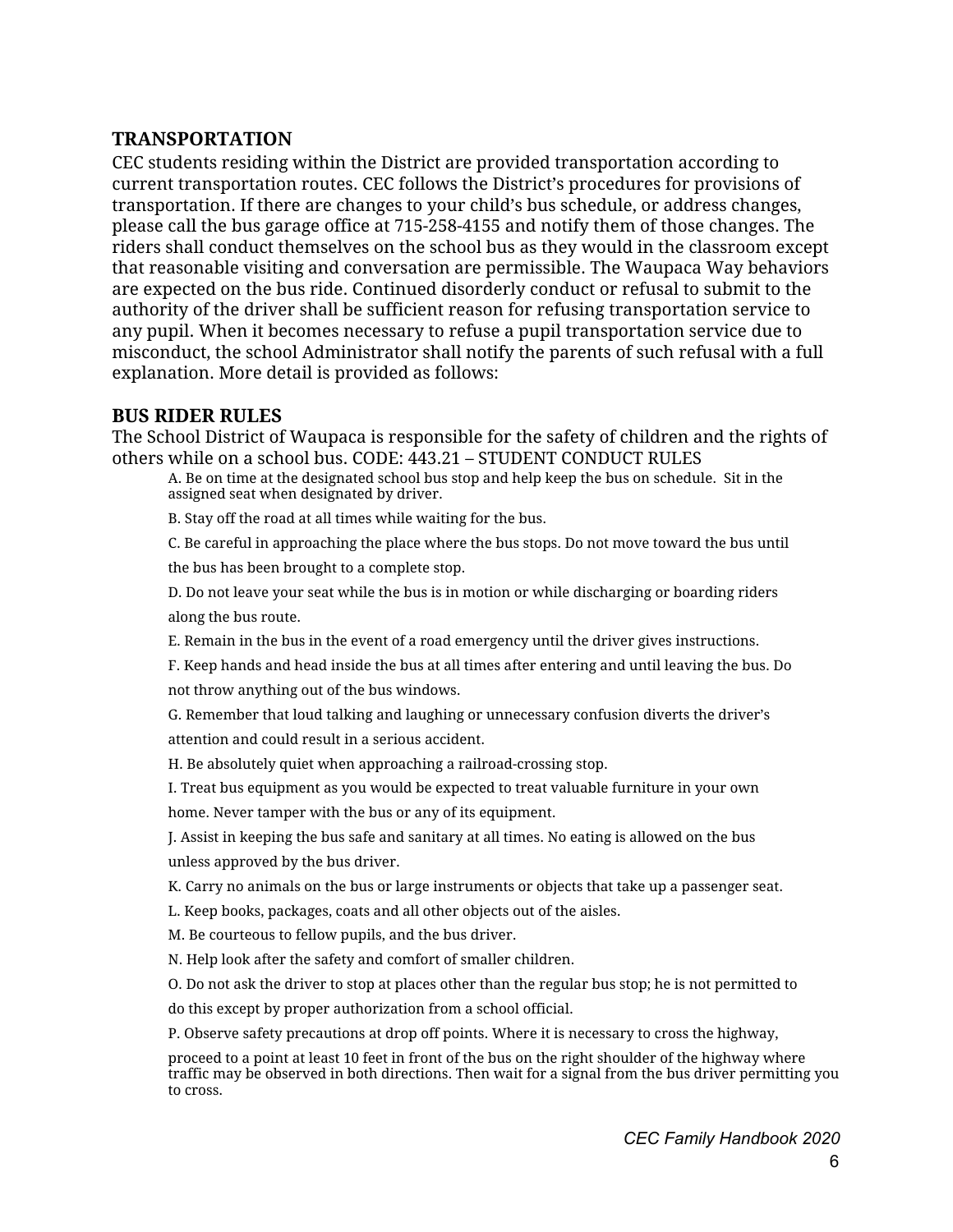Q. Observe the same rules and regulations on other trips under school sponsorship as you observe between home and school.

R. The advisor, in the case of field trips or in cases where transportation is used for other than

the regular bus routes, shall assume the responsibility for student behavior and control in order that the driver may give full attention to driving.

S. The School District of Waupaca approves the use of video cameras on the school buses for the primary purpose of reducing disciplinary problems and vandalism on the bus, thereby allowing the driver to focus on driving the bus, providing for safer transportation for our students.

#### **BUS RIDER DISCIPLINE PROCEDURES**

The School District of Waupaca generally utilizes a progressive discipline policy when school bus rules are not followed. Discipline procedures may simply involve a call to the parent from the driver or a meeting with parents, student, and the Administrator to go over proper bus riding behavior. However, depending on the severity of the rule broken or incident involved, the administration may immediately suspend a student from riding the bus.

#### **CHILD'S RELEASE FROM SCHOOL**

Students are only released to their parents. Students are not released to other relatives or family friends without written authorization or verbal verification from the parents.

## **ATTENDANCE**

#### **ATTENDANCE POLICY**

The school attendance policy in the School District of Waupaca was created with the intent to demonstrate commitment to student success in school. Enforcement of attendance policies and truancy procedures shall be a shared responsibility between schools, students, parents and caregivers, service agencies, law enforcement officials and community. Student attendance records are kept electronically in Infinite Campus, and follow students throughout their school career. This data is also reported to US Civil Rights authorities.

The state truancy law redefines the following categories of truancy:

Truant: a pupil who is absent from school without an acceptable excuse for part or all of any day on which school is held during a semester.

Habitual Truant: a pupil who is absent from school without an acceptable excuse for part or all of five days on which school is held during a semester.

The Waupaca City Ordinance 9.061 pertaining to students less than 12 years covering habitual truancy has been amended to include the following: Parents/guardians of students under 12 years of age will be referred for contributing to truancy which carries a fine.

#### **ABSENCES**

Parents should call the CEC office prior to 8:00 am if their child is not going to be at school unless a prearranged absence form has been completed. Your child will be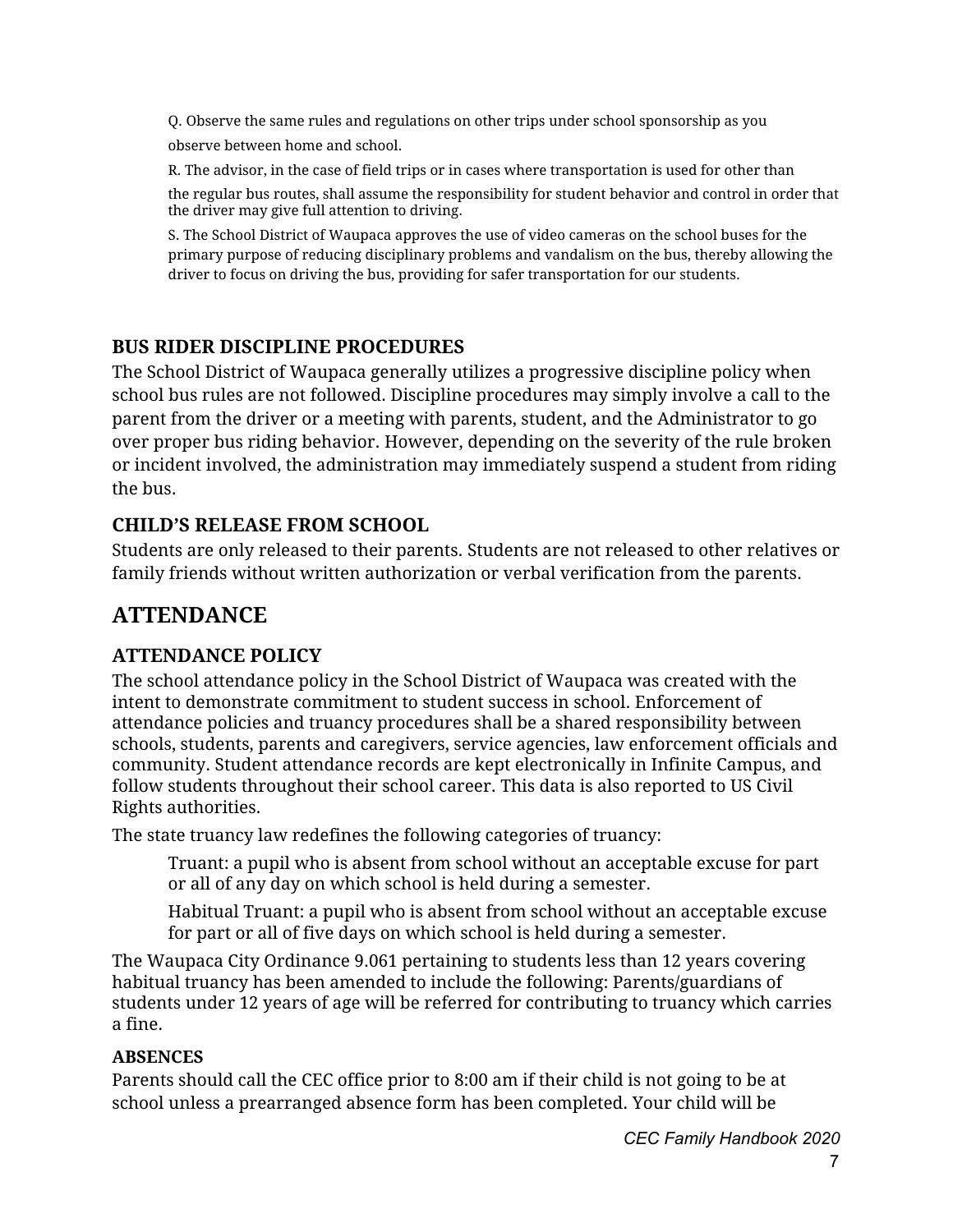marked unexcused if this communication is not made. All absences are recorded as one of the following:

1. Unexcused absences and/or tardies: A student who misses part of a school day (part or all of one or more classes) shall be considered tardy and may be subject to the same conditions and dispositions as truancy.

2. Excused absences: absences which the school district approves, such as:

- a. personal illness
- b. emergency in the family
- c. medical appointments
- d. death in the family/funeral
- e. religious holiday
- f. court and/or legal appearances
- g. approved school activities
- h. special circumstances (approved in advance when possible).

3. Pre-Arranged Absence: Students absent for reasons other than the above will be considered unexcused with this exception: parents may PRE-EXCUSE their child for any reason for up to ten days per year. This means that any absence for reasons other than the above may be excused providing there is a WRITTEN PRE-ARRANGED FORM. (Pre-arranged forms may be picked up in the office prior to the date of absence. And are available on the school website.

The CEC encourages educational outings and family trips that encourage learning and exploration of new places and cultures. Homework packets for family trips or extended absences should be requested at least 48 hours in advance. At the Advisor's discretion, work might be made up upon return rather than during the absence.

#### **LATE ARRIVAL/EARLY PICK UP**

When bringing your child to school after 8:00 or when picking up your child before 2:50, please go to the office and enter your student's name on the sign in sign out sheet.

#### **SCHOOL CLOSURE**

If for any reason, school starts late or is canceled, you will be notified via Infinite Campus messenger according to the phone number you have on file. Every attempt will be made to notify the radio and TV stations by 6:45 a.m.

#### **ACTIVITY FEE**

An activity fee of \$20.00 is collected from each student. The money is used for student project supplies.

#### **TELEPHONE/CELL PHONES**

Use of the school telephone by students is limited to emergency calls and school business.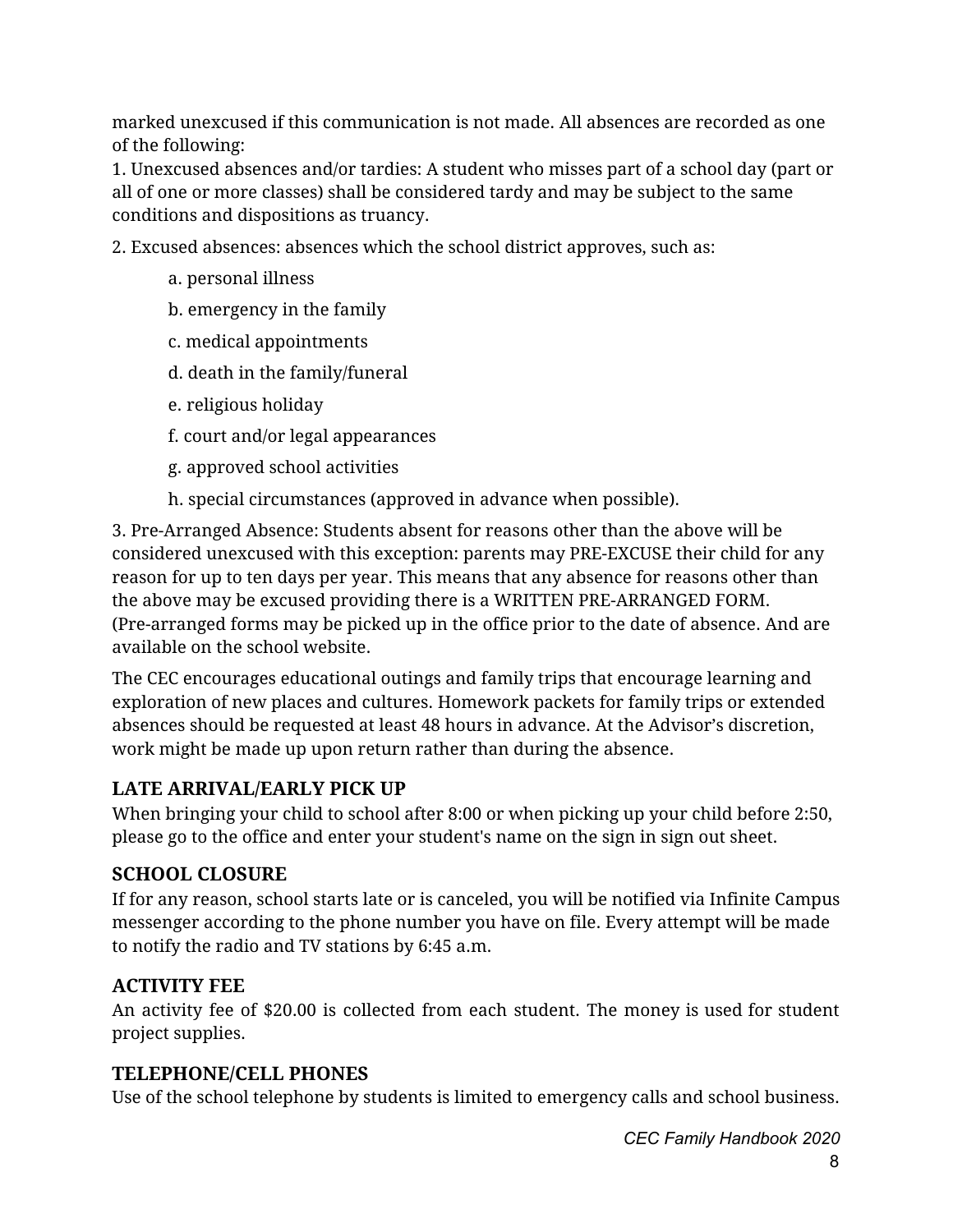Students are allowed to bring cell phones to school for use in an emergency or if Advisors have planned activities using cell phones for instruction. Cell phones shall be kept in lockers at all other times. If a student brings a cell phone to school it is their responsibility in the case of damage or loss. Possession of a cell phone by a student is a privilege, which may be forfeited by any student who fails to abide by the terms of this policy, or otherwise engages in misuse of this privilege.

#### **PERSONAL PROPERTY**

All other personal items, such as toys, games, electronic devices, etc. are best to remain at home unless needed for a project. Inappropriate items will be held in the office and may be picked up at the end of the day.

#### **LOST AND FOUND**

During the course of the school year, students frequently misplace personal items like jackets, hats, gloves, etc. It is much easier to return these things if your child's name is marked on all of their personal items. Items that are not claimed at the end of the year will be sent to Goodwill.

#### **PHOTOGRAPHS AND VIDEOS**

CEC will share pictures and videos of students participating in educational activities during school day and project showcase night as well as art projects done by students. These will be used on the CEC website, Facebook page, Instagram, in marketing materials, the school yearbook, and local cable news and local papers. Your permission for use of your child's photos is given annually when you update your registry in Infinite Campus. **Parents/guardians may revoke any or all of these permissions by submitting a written request** to the school Secretary or Administrator.

#### **SURVEILLANCE CAMERA**

We have surveillance cameras recording 24 hours a day in the front lobby, hallways, and entrance doors. Observation of the monitor is not continuous, but it is recording at all times.

#### **POSTING OF MATERIALS AND PROPERTY**

If you would like to share a poster or announcement please submit it to the CEC office for review and approval by the school Administrator. No items will be sent home with all students, but if approved, your event will be posted on the current happenings board and in the Community Room.

#### **DANGEROUS ITEMS ON SCHOOL PROPERTY**

The possession of a dangerous weapon or "look alike" weapons on school premises, in a school vehicle, at a school event, or other setting under supervision of a school setting is prohibited except as otherwise specifically provided. "School premises" includes any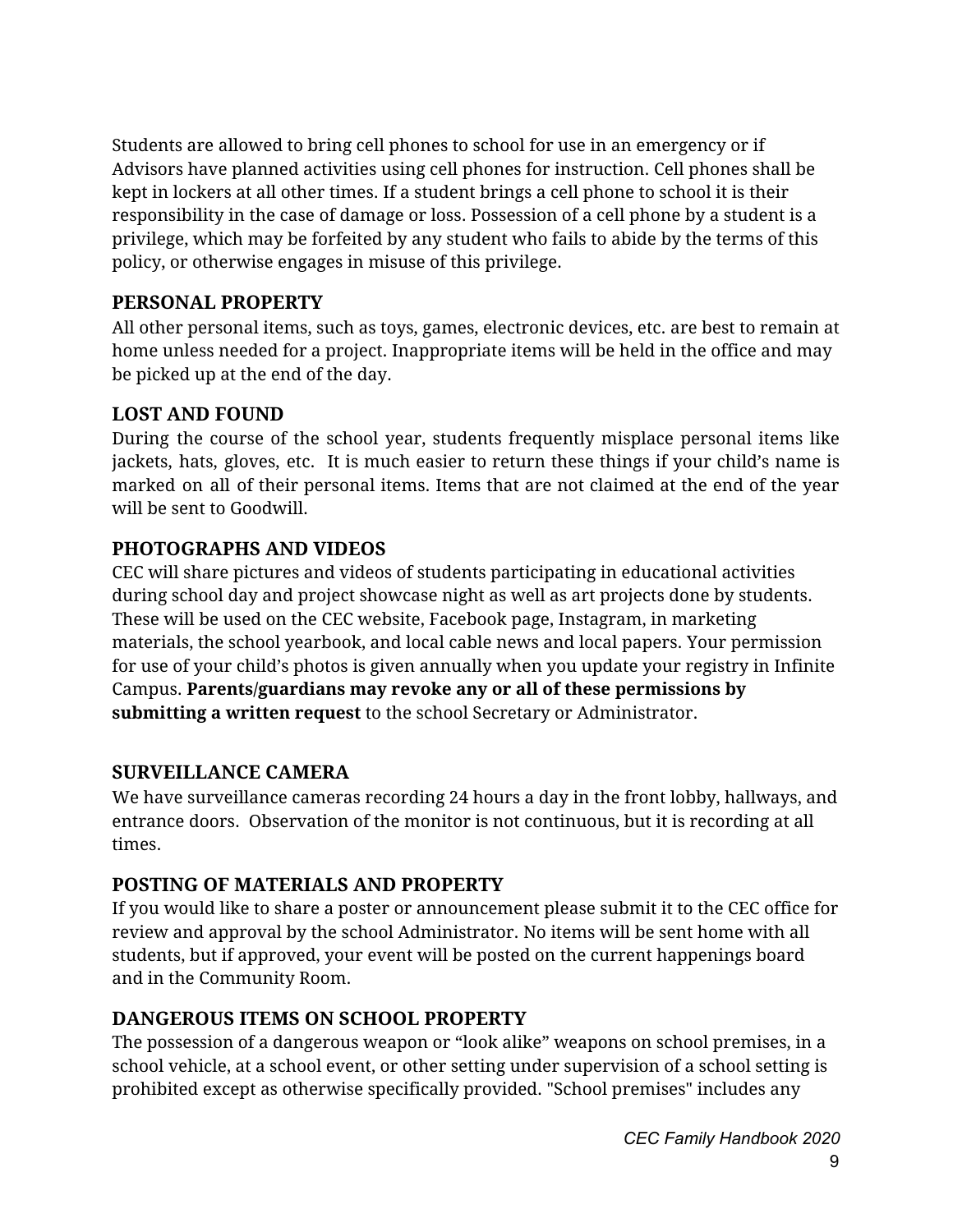school building, grounds, recreation area, or any other property or vehicle used or operated for school purposes or administration. A person found in violation of this policy may be subject to a criminal misdemeanor or felony charge. A child in violation of this policy is subject to the provision of Chapter 48 of the Wisconsin Statutes unless jurisdiction is waived to adult court.

#### **STUDENT ATOD POLICY (ALCOHOL, TOBACCO, AND OTHER DRUGS)**

Students of the School District of Waupaca are hereby notified that the unlawful manufacture, distribution and possession of or use of a controlled substance or the use of alcohol on school district property, including all district owned vehicles, is prohibited at all times. These same provisions shall be in effect at school-sponsored events or extra-curricular activities while off school premises. Compliance with this policy is mandatory. Failure to abide by this policy will result in disciplinary action up to and including suspension or expulsion from school. Such disciplinary action shall be done in accordance with state law and established procedures. Violations of this policy may also result in referral to law enforcement officials for prosecution under specific state or local laws. The use of tobacco and vaping products on premises owned or rented by, or under the control of, the School District of Waupaca is prohibited.

#### **STUDENT LOCKERS**

School District of Waupaca Board Policy specifies the Board retains ownership and possessor control of all school lockers and school officials may conduct locker searches without notice.

#### **ACCEPTABLE USE POLICY NETWORK AND INTERNET**

The School District of Waupaca Network and the Internet are seen as resources that are available to students as part of the School District of Waupaca's curriculum. No student shall be required to take part in the School District of Waupaca Network or Internet activities if their parent(s) files a written objection to such participation with the building Administrator. The District's Acceptable Use Policy is available from the building Administrator upon request.

## **COMMUNICATION POLICIES**

#### **QUESTIONS AND CONCERNS**

Please be as direct as possible in all your communications at the school. Please utilize the student agenda or email for daily correspondence with your child's advisor. Charter schools utilize different approaches to learning. Many times students need to adjust to new techniques. During this time of adjustment and learning, the following should help you efficiently get your questions, answers and concerns addressed. Our website, chainexplorationcenter.org, provides for easy email access and also has a suggestion box.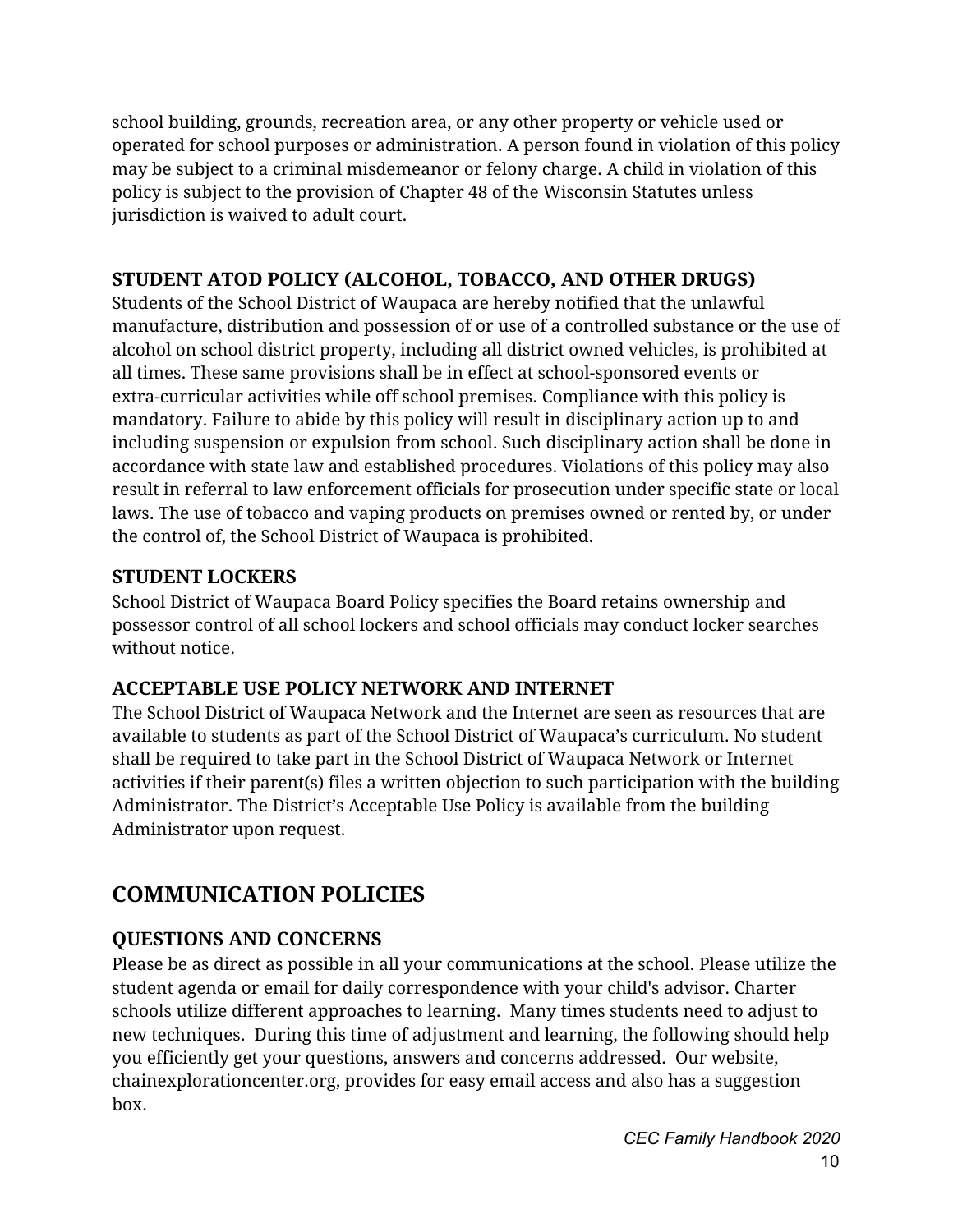#### **GENERAL QUESTIONS**

● concerning daily operations, policy or procedural issues, events, committee work, enrollment, childcare, carpooling, school newsletter, etc. should be addressed to the School Secretary

#### **QUESTIONS CONCERNING YOUR CHILD**

● should be addressed to your child's Advisor. Healthy, open communication between parent and advisor is essential for your child's educational experience. If you need to relay a message to the Advisor, sending a simple note in your child's agenda is best. In the event that the message requires dialogue, communicate directly with the advisor after school or leave a message at the office to schedule an appointment. Email is also appropriate.

#### **QUESTIONS RELATED TO EDUCATIONAL ISSUES**

● such as curriculum, teaching methods, classroom management, and discipline policies and procedures, advisor-student relationships should be addressed to the Administrator.

#### **QUESTIONS PERTAINING TO LEGAL OR FINANCIAL ISSUES**

● should be addressed to the CEC Governance Council.

#### **QUESTIONS REGARDING COMMUNITY EVENTS**

● including fundraising activities should be brought to the Committee Chair.

#### **CONFLICTS AND GRIEVANCES**

CEC encourages conflict resolution in our community that starts with direct communication with the involved parties. If not resolved we will follow the district decision and appeals process, including Governance Council in lieu of School Board.

#### **DISCIPLINE**

#### **DISCIPLINE PHILOSOPHY**

The CEC follows the district PBIS plan, promoting positive behaviors. The entire staff has the goal of establishing a caring atmosphere throughout the school in which children will feel safe, secure and happy, and in addition, have a maximum opportunity to learn and explore their passions. Our Waupaca Way reflects the staff and student commitment to building this environment.

#### **I am Respectful, I am Responsible, I am Safe, I am Prepared**

CEC is dedicated to a positive discipline approach in which the ultimate goal is that the children develop self-discipline, mutual respect, a sense of responsibility for their actions, and an intrinsic desire to make things right. CEC is committed to creating a safe and nurturing environment for every child. We are equally committed to helping our children grow into healthy, happy, responsible adults.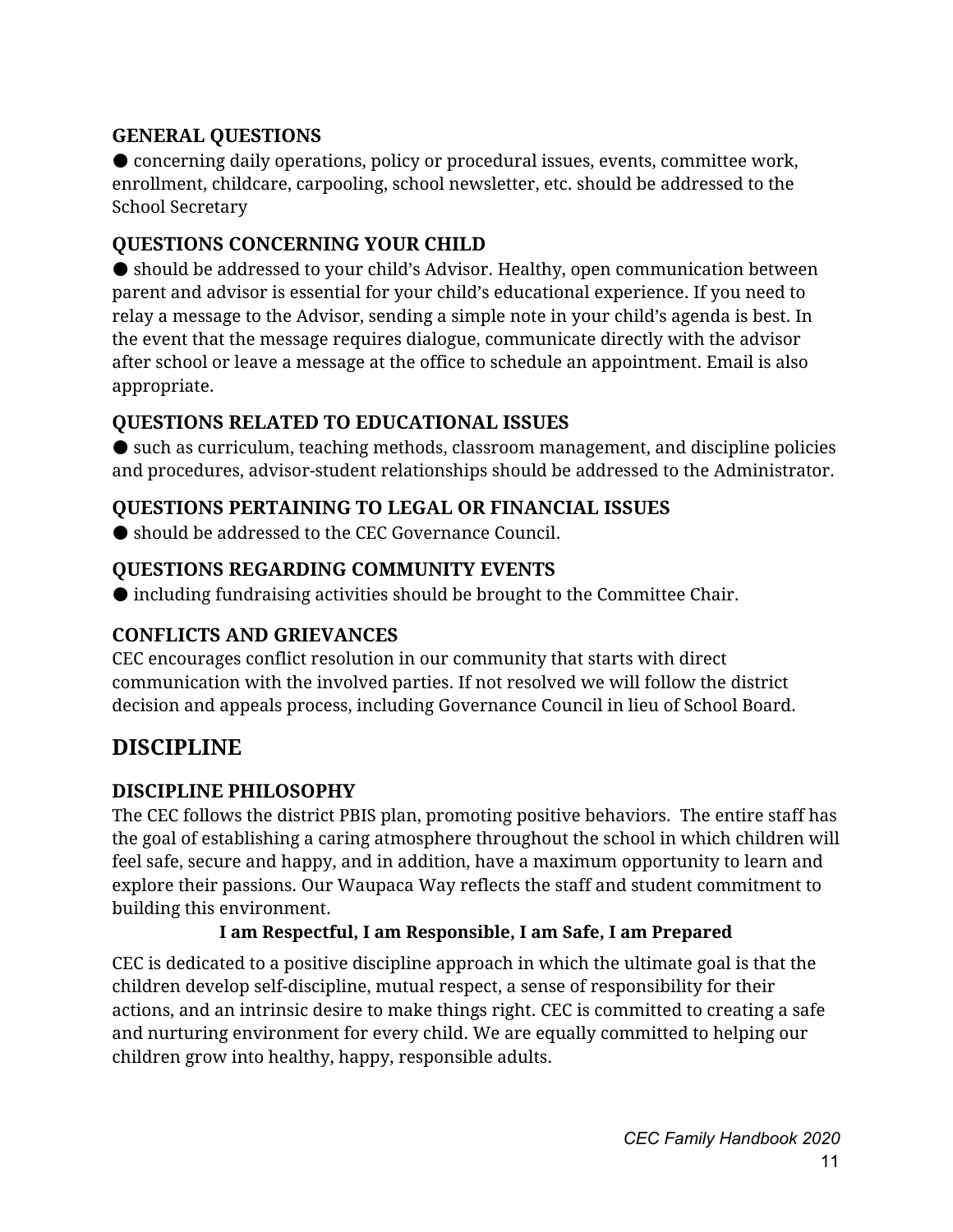#### **BEHAVIOR GUIDELINES FOR STUDENTS**

CEC has high expectations for the social climate of this school community. The Code is generated mutually by students each year, and is part of the way our community works. In the entire district and community, our PBIS behavior plan focuses on explicitly teaching expectations for all locations, within the school and community, and re-teaching expectations throughout the year.

#### **CONSEQUENCES FOR INAPPROPRIATE BEHAVIOR**

It is a worthy goal that every student has a clear understanding of how their actions affect others. Our goal is to encourage the child to right the wrong and do better in the future. Thus, conflict resolution and esteem building are integral parts of our curriculum. Students are required to take responsibility for their actions and work toward improvement with support if needed. Parents will be contacted to help with this plan. If at any time a student puts themselves or another student in physical danger, the student may be suspended according to Administrator's decision.

#### **BULLYING AND HARASSMENT POLICY**

The school strives to nurture the emotional well-being of its whole community. In order to feel good about yourself, you need to feel good about how you treat others. All students are expected to refrain from any comments, attitudes, bullying, physical touching, or attentions that are unwanted by or upsetting to another person. The CEC will follow the anti bullying and harassment policy of the District, 411.1. CEC does not allow harassment, bullying and intimidation of pupils on school property or during school sponsored events.

## **SCHOOL CULTURE**

#### **EVENTS AND CELEBRATIONS**

Because of our close school community, we celebrate milestones and completion of long term projects. Family members are invited to participate in project showcase nights, as supporting your child's hard work. Fundraising events, such as the annual Musical are important milestones in your child's school life and participation is encouraged by all. Project Night presentations are part of your child's grade. A calendar of events will be sent home the summer before the school year.

#### **DRESS CODE POLICY**

It is the policy of our school district to encourage appropriate dress for students. We feel that school is a place for respect and expect that children will dress accordingly. Student dress should be comfortable and in good taste. Clothing advertising alcoholic beverages and tobacco products and containing inappropriate language and/or messages will not be worn. Students are not allowed to wear hats, coats, or bulky outerwear in the school during school hours. Flip-flops, open toed and/or strapless heeled sandals are discouraged, for safety reasons. Shorts and shirts should be at least fingertip length and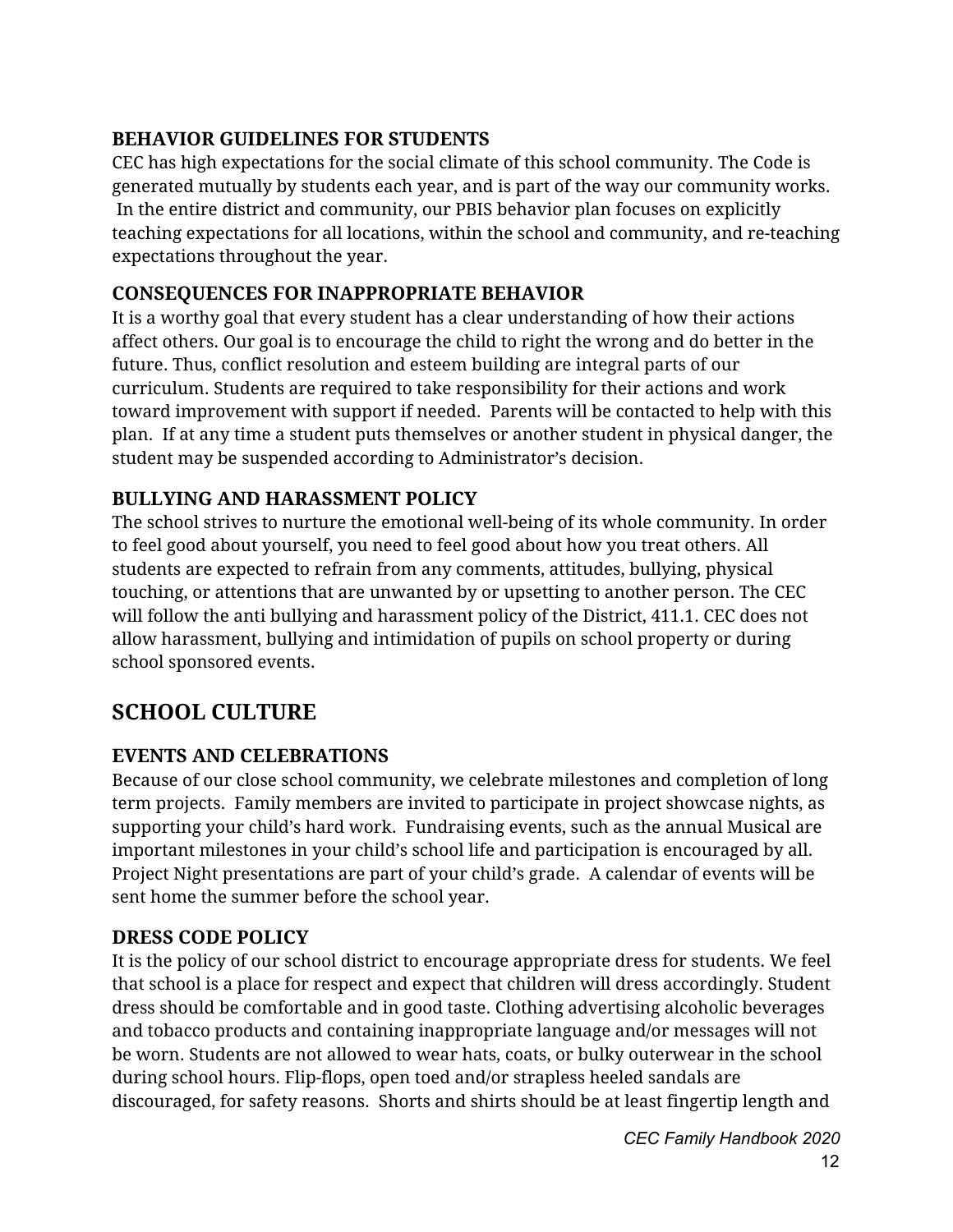no midriff showing or strapless shirts are allowed.

Because much of our time at CEC is spent outdoors it is imperative that students are dressed for all kinds of weather. In winter this means snow pants and boots, warm jackets, hats, scarves, and mittens. Rubber boots are required as part of the school supply list. It is a good idea to mark clothing with children's names, and send extra socks for wet outdoor activities.

#### **SUNSCREEN AND BUG SPRAY**

Students will work outdoors many days at the CEC, and especially long hours on field days. Students are outside almost daily for Physical Activity classes and garden work. Please be mindful of personal sun and insect protection for your child. This is not provided by the CEC.

#### **ANIMAL CARE**

Students and staff at the CEC are charged with the care of various school pets. The goal is to teach students where food comes from, nutrition, the compost cycle, and life cycles. Students observe, feed and care for fish, chickens and rabbits at the CEC. The CEC has a safety program in place that stresses the importance of washing hands after handling the animals and how to treat animals with respect.

#### **FIELD TRIPS**

The CEC recognizes that first-hand experiences provided by field trips are a most effective and worthwhile means of learning; therefore, the CEC encourages that field trips of significant educational value, which are related to the total school program and curriculum, be encouraged. No student shall be denied the privilege of participating in a field trip or school-sponsored trip because of financial inability to pay the fee. The CEC model of learning required research into chosen topics, and may require more field experiences than in a traditional school. At registration, parents are asked to provide permission for all field trips. There are times when a field experience may only be necessary for individual student's research. Your child's Advisor will work with parents to arrange transportation for these events.

#### **OUTDOOR RULES**

- Stay within the school boundaries.
- Children may explore in the outdoor classrooms with adult supervision only.
- Shoes must be worn outdoors at all times.

During outside time children are under the supervision of advisors and/or advisor assistants. Weather permitting, all students will be expected to go outside for some fresh air and exercise. It is the parents' responsibility to make sure their children are dressed appropriately for the weather. Jackets are recommended if the temperature is below 50 degrees. Boots, jackets, snow pants, hats and mittens are required in the winter. Boots must be worn whenever there is snow, slush or mud on the ground. Outside time may be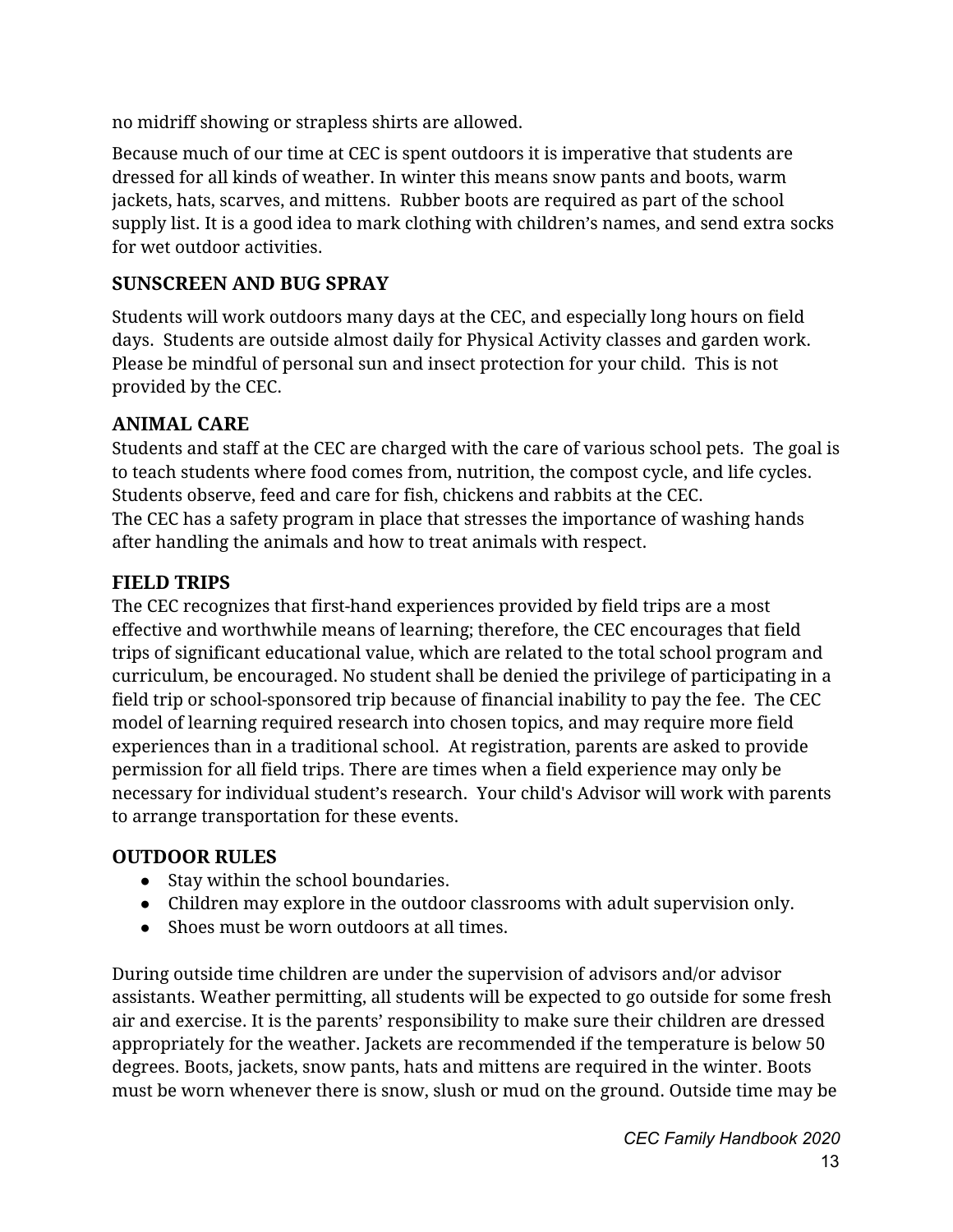limited during extremely cold weather.

#### **ENVIRONMENTAL PRACTICES: RECYCLING AND COMPOSTING**

It is the goal of CEC to preserve the natural environment that is the home for our program. We promote citizenship and stewardship of our resources, and work to reduce and reuse whenever possible. In this goal we have a recycling and composting program. Food scraps are composted for the garden. In addition, students will be in charge of recycling paper and other products used in the school.

#### **MINDFULNESS**

Students and Advisors practice mindfulness each day following lunch and recess. This is a time for quiet refocusing on our goals for the rest of the day and community building.

## **HEALTH AND SAFETY**

#### **HEALTH AND SAFETY POLICIES**

The CEC will rely upon District nursing staff and trained staff to provide the necessary resources. The CEC abides by all local, state, and federal laws and regulations regarding health and safety standards. School nursing services are provided by a full time Health aide in conjunction with the oversight of a District RN.

#### **ACCIDENTS AND EMERGENCIES**

In case of an accident or emergency requiring a physician or hospitalization, we will immediately attempt to contact a parent. If we are unable to reach you, we will contact the person listed on the child's emergency card. If immediate action is required, the school may call 911 while continuing attempts to reach the parents.

**EMERGENCY RELEASE FORM In case of an emergency, your child will only be released to those people indicated on the Emergency section in Infinite Campus. Proof of identification will be required. Those NOT identified on the emergency card can only pick-up the child with a written and signed note from the child's parent. CEC may call the parent of the child for confirmation. The Emergency Card is kept on file in the office and must be updated at the beginning of each school year.**

#### **EMERGENCIES (SCHOOL-WIDE)**

In case of a school-wide emergency, the school will follow the district's Standard Response Protocol. Should the school have to be evacuated due to an emergency situation, everyone will proceed to our designated alternate safe location.

Parents will be contacted via Infinite Campus, cell or home phone to inform you of the situation as soon as possible. It is therefore essential that you keep the office informed of any changes in your contact information.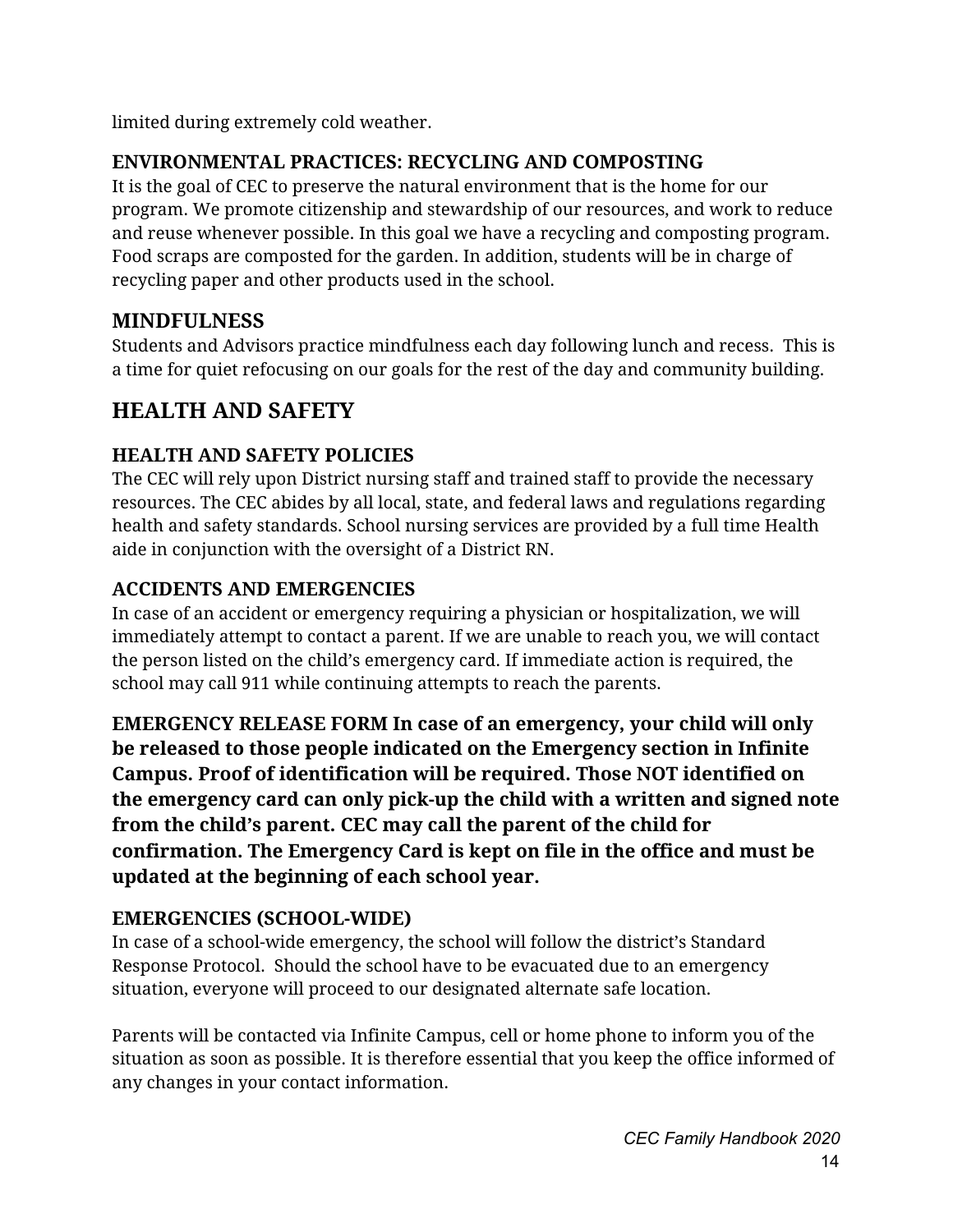In case of a lockdown or lock-out situation, all persons on the property will be escorted to a safe location inside the building and all entries and exits will be locked. NO ONE is allowed to enter or leave the designated lock-down area until it has been deemed safe and announced as such either by the School Administrator or Emergency Personnel in charge of the situation.

Lockout and Lockdown drills are conducted each year.

#### **FIRE AND TORNADO SAFETY**

Fire drills are conducted monthly, in compliance with State statutes. Fire extinguishers are located in all buildings and exits and are updated annually. Tornado drills are conducted in the basement areas. When the alarm notice is given, everyone will assume tornado position in the basement until the all clear is given.

#### **HEALTH/SICKNESS POLICY**

Keeping each student as healthy as possible is the goal of School Health Services. The school health aide is available to oversee the health needs of students during school hours. Information obtained from the parent, physician, and dentist at 4 year old kindergarten registration time is used to begin a permanent health record. Pertinent information is then added as the student's school life progresses. This information is confidential.

Screening programs in areas of hearing and vision are carried out by Health Services personnel and trained volunteers. Parents are promptly notified of any abnormal findings.

The School Nurse and Health Aide are always available to help with health problems of your child as they affect his/her school life. Please feel free to contact them for assistance.

#### **WHEN TO KEEP YOUR CHILD AT HOME**

Please be mindful of others with impaired immune systems when determining whether your child is too sick to attend school. Students should not come to school if they have any of the following:

- Vomiting &/or diarrhea
- Head lice
- Fever of 100 or higher
- Rash
- Severe or productive cough
- Pink Eye
- Infectious runny nose (green in color)
- Any signs of a communicable illness

Should a child become ill during the school day, they will report to the Advisor or the school office. Arrangements will be made for care, and emergency contact will be called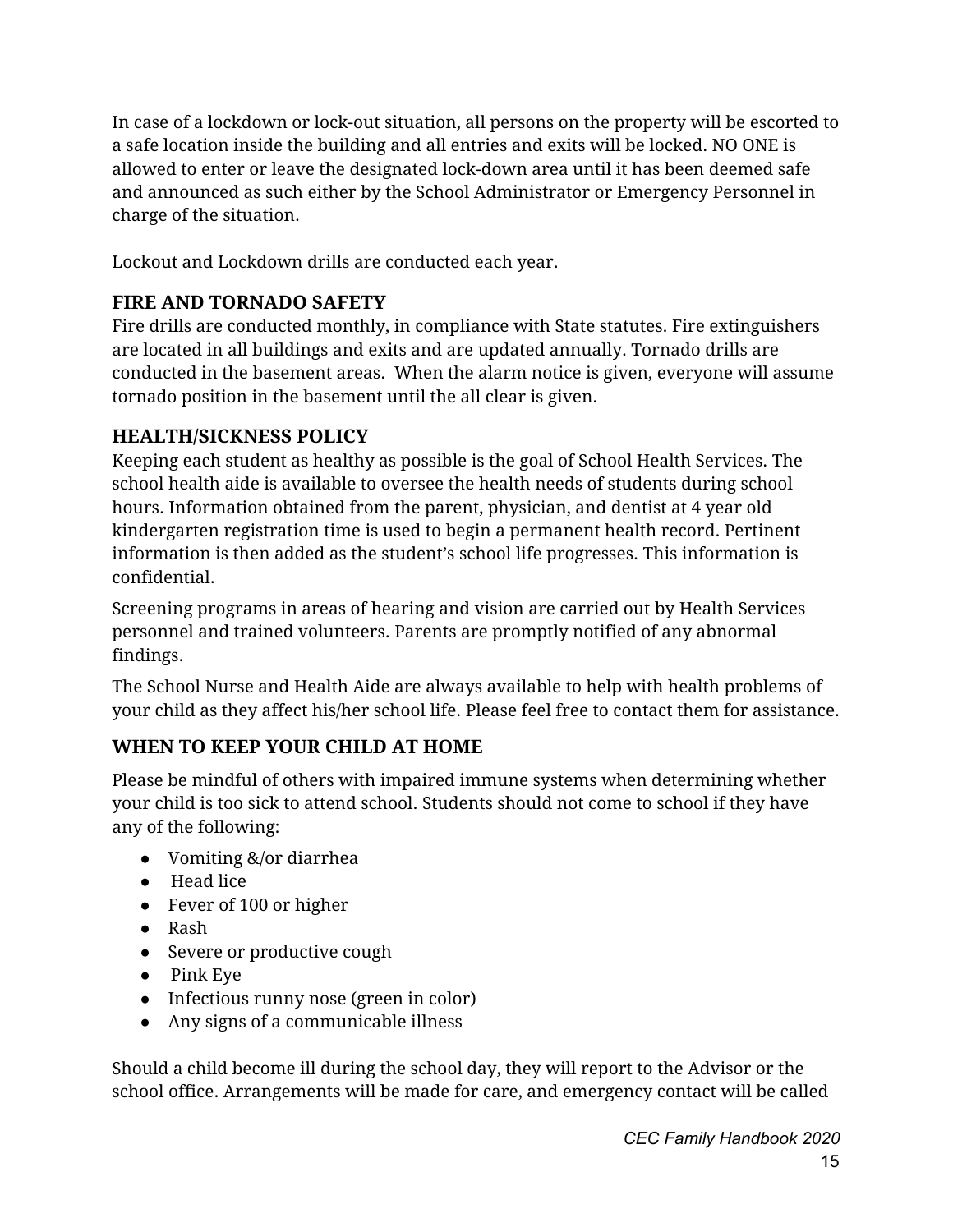to pick your child up if needed. If the child is hurt on school grounds or in class, it should be reported at once to the adult in charge.

If your child is diagnosed as having a communicable illness, CDC recommends having a doctor's note, granting permission for the child to return to school, on file in the office upon the child's return to school. Failure to comply with this policy may result in the child being asked to leave school until such a note is produced if staff suspects that the child is still contagious. Working parents are encouraged to arrange for back-up care for their child ahead of time in case of sudden onset of illness.

#### **MEDICATION POLICY**

Students needing medication during the school day must report to the health office in their building. Students are not allowed to bring bottles of prescription or over the counter medication to school. An adult must deliver all prescriptions or over the counter medications to the Health Office.

The medication must be in a **current prescription bottle with the name of the student, type of medication and instructions for dispensing** of the medicine. "Physician's and Parents requests for Giving Medication at School" forms must be completed and on file in the Health Room. Forms are available at the clinics and Health offices. The assigned Health Assistant in each building will dispense medication. Students who receive a prescription for antibiotics due to a contagious infection must stay home for 24 hours of first dose.

Routine items such as ice-packs and bandages may be dispensed to children without parental permission. We do not give cough drops and do not recommend that you send them to school.

#### **STUDENT IMMUNIZATIONS**

All students admitted to the district's schools must present immunization records as required by law. Except as otherwise provided, immunization are required for measles, mumps, rubella, diphtheria, pertussis, tetanus, hepatitis B, chicken pox and polio.

A student may be waived from the immunization requirement when the student's parent, guardian, or legal custodian submits a written statement objecting to the immunization for reasons of health, religion, or personal conviction.

## **LUNCH AND NUTRITION GUIDELINES**

#### **GENERAL NUTRITION GUIDELINES**

We ask that lunches and snacks be packed with thought given to the health and growing needs of children.

#### **CEC LUNCH PROGRAM**

Hot and Cold lunches are offered through the district Tuesdays through Thursdays. On Mondays and Fridays, only the cold lunch option is provided. Calendars are on the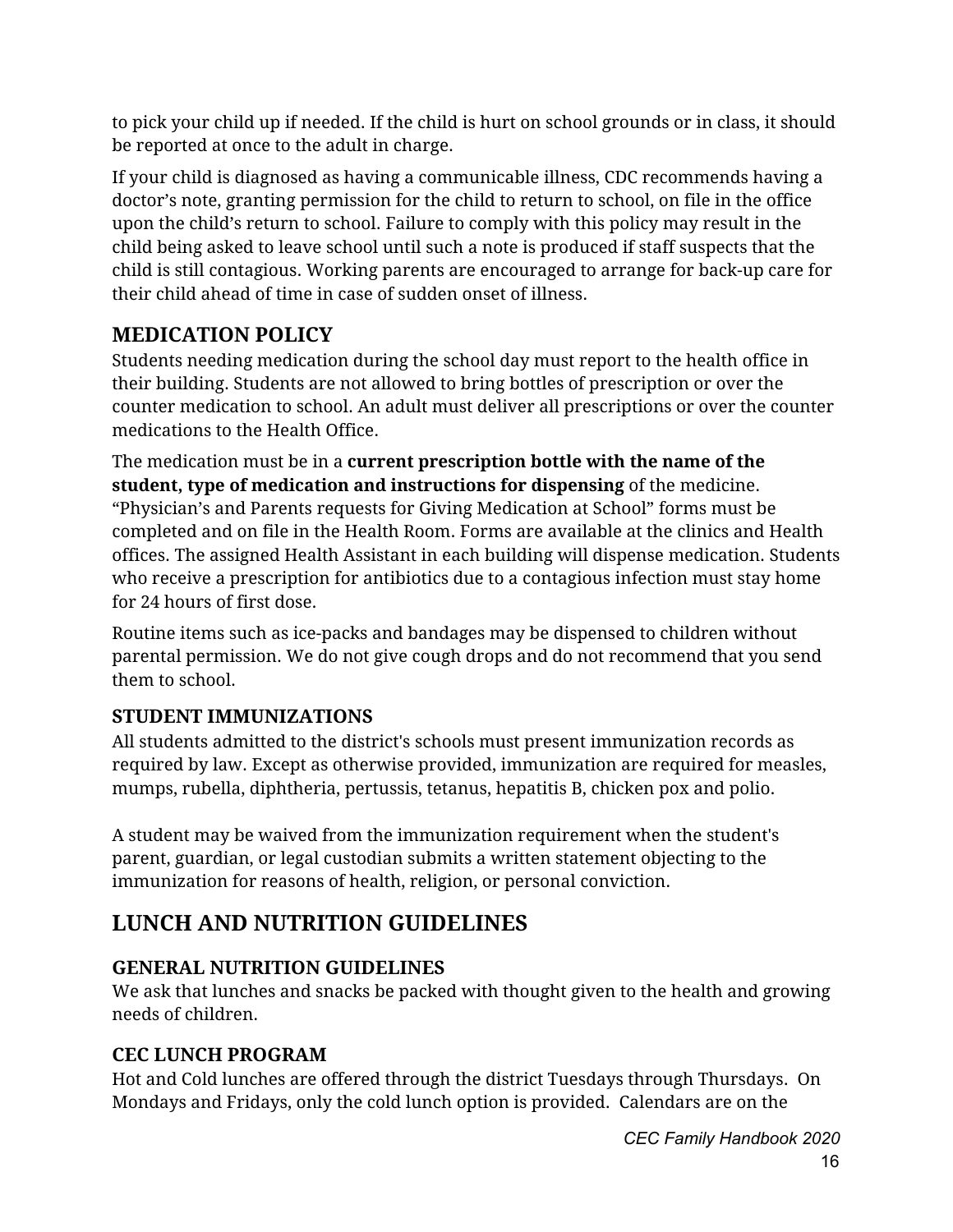school website prior to the beginning of the month. Families can choose the days they wish for their child to participate. We participate in the federal free and reduced lunch program. Please fill out a form for assistance.

Our food service often uses locally sourced food in the lunches. Food is also harvested from the onsite garden and tower garden greenhouse by students to be used in lunch production. We want students to understand the food cycle from beginning to end and participate in all stages.

#### **BREAKFAST PROGRAM**

The school district provides a breakfast program for all students. Breakfast is served from 7:45-8:00 am.

#### **SPECIAL DIETARY ISSUES AND ALLERGIES**

If your child has special dietary issues, please make these known to the office and the Advisor. Food allergies must be reported during the registration process or by filling out health information and handed in to the office prior to the start of school.

## **EDUCATIONAL PROGRAM**

#### **PBL CURRICULUM**

The CEC curriculum is designed to provide a strong educational foundation while allowing students to explore their individual passions. This is accomplished through project-based learning and personal learning plans. Students are taught to develop ownership of their learning and build on their strengths. Along the way, they reflect and make changes. Students in the charter school will learn all of the core academics, using common core standards, that students in the traditional setting learn; it is the approach to that learning that will be fundamentally different. CEC Advisors recognize that their role is to inspire, mentor, and facilitate the learning process. This is part of the reason they are called "advisors" rather than "teachers." They are trained to identify the best response to the changing interests and needs of each unique child and they adjust their strategies and timetable to fit the development of each of their pupils. CEC advisors create a classroom environment that optimizes the learning ability of every student regardless of difficulties a student faces in learning. The documentation will be kept in the child's Personalized Learning Plan.

#### **PARENT APPROVAL OF PROJECTS**

Because of the extra effort required in the personalization of education, parents are asked to approve their child's project proposals. By your approval you are showing your support in helping your child find resources for his or her project.

#### **AREAS OF EMPHASIS**

The CEC encourages project exploration in the fields of Agriculture, Environmental Studies, Science and Engineering Technology, and the Arts. All projects will require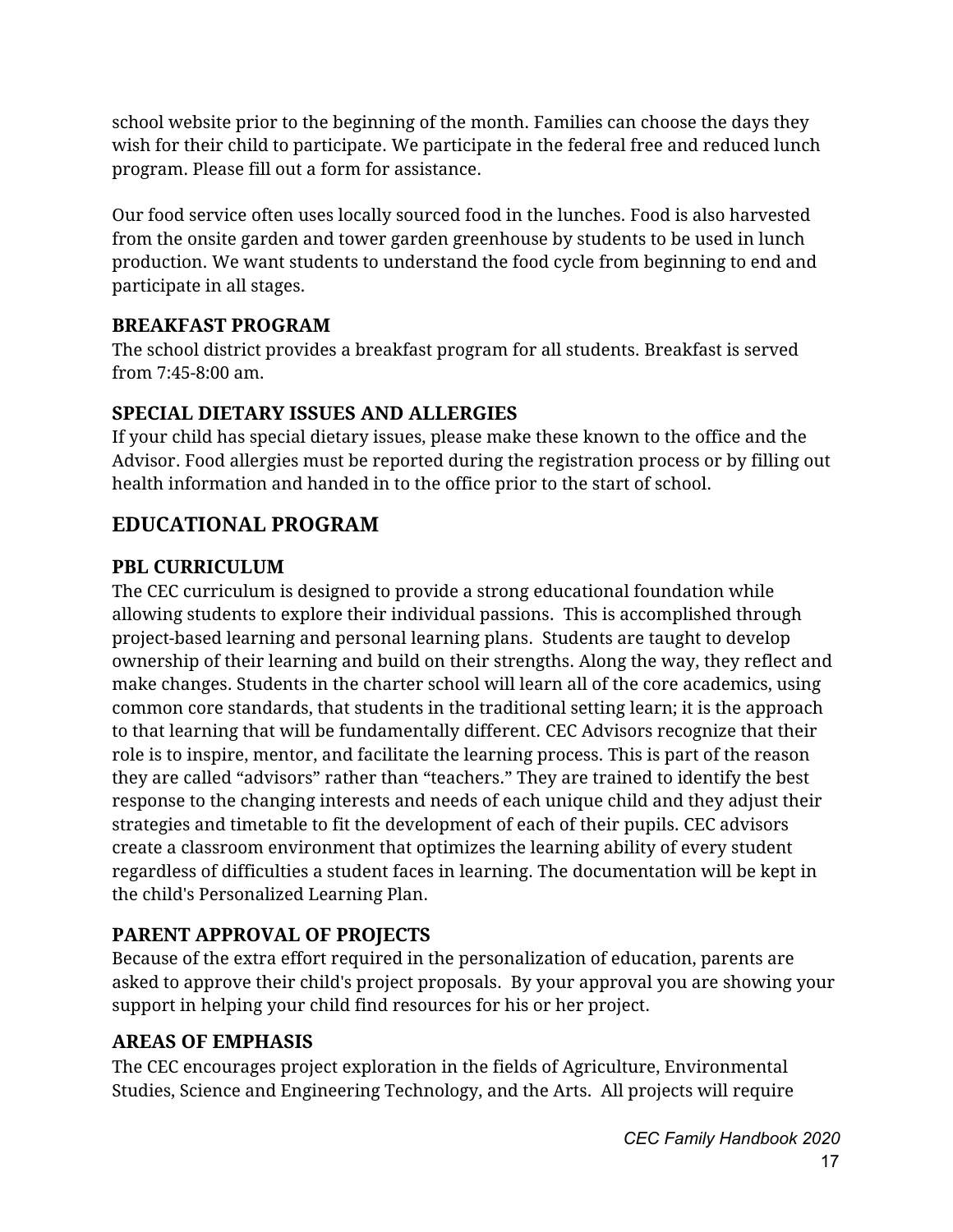research, written notes, and collaboration. Projects will culminate in a product, performance, or presentation. This process builds inquiry, communication skills, and increases self-confidence in the use of technology and public speaking. Students are also explicitly taught 21st century skills like critical thinking, communication, creativity, and collaboration. They are given multiple options to participate in community service within the school community and the greater community. All of these activities are tracked in their PLPs.

#### **MULTIAGE**

Students are placed in homerooms or "advisories" in mixed grade groupings. The benefits of multiage communities are shown in content and social learning each day. They receive instruction in these groups for all subjects except Math.

#### **DAILY SCHEDULE**

Students receive instruction in Language Arts, Mathematics in the morning. The afternoon serves as integrated project time with Specialized classes on alternating days.

#### Language Arts

The language arts skills of reading, writing, speaking and listening are developed in a workshop atmosphere. The Advisor will present a mini lesson to the whole group and the students practice the skills in their own reading and writing(Workshop model). The advisor confers with individuals as they work.

#### **Mathematics**

Students receive math instruction at their grade level equivalent. CEC students also have a personalized supplemental Math and a technology program.

#### Social Studies and Science

These subjects are taught through the project process.

#### Engineering

All students participate in the Project Lead the Way Curriculum several times during the year. There is also dedicated time for Makerspace Lab activities each week

#### Agriculture/Environmental Ed

All students have dedicated classes to these subjects at least once a week.

#### Arts

The arts are interwoven into the curriculum through project work. In addition, students have dedicated Art through grade 5, General Music through grade 5, Suzuki (required in grades 3-6), Foreign Language in grades 3-8, and Physical Activity classes in all grades.

#### **EXTRACURRICULAR ACTIVITIES**

The CEC students may participate in all co-curricular activities at the district Elementary and Middle Schools, as appropriate. Extra curricular activities held here at the CEC include Destination Imagination, Robotics Club, and All school Musical. Students grade 3 and up may run for election to the Student Council, which helps make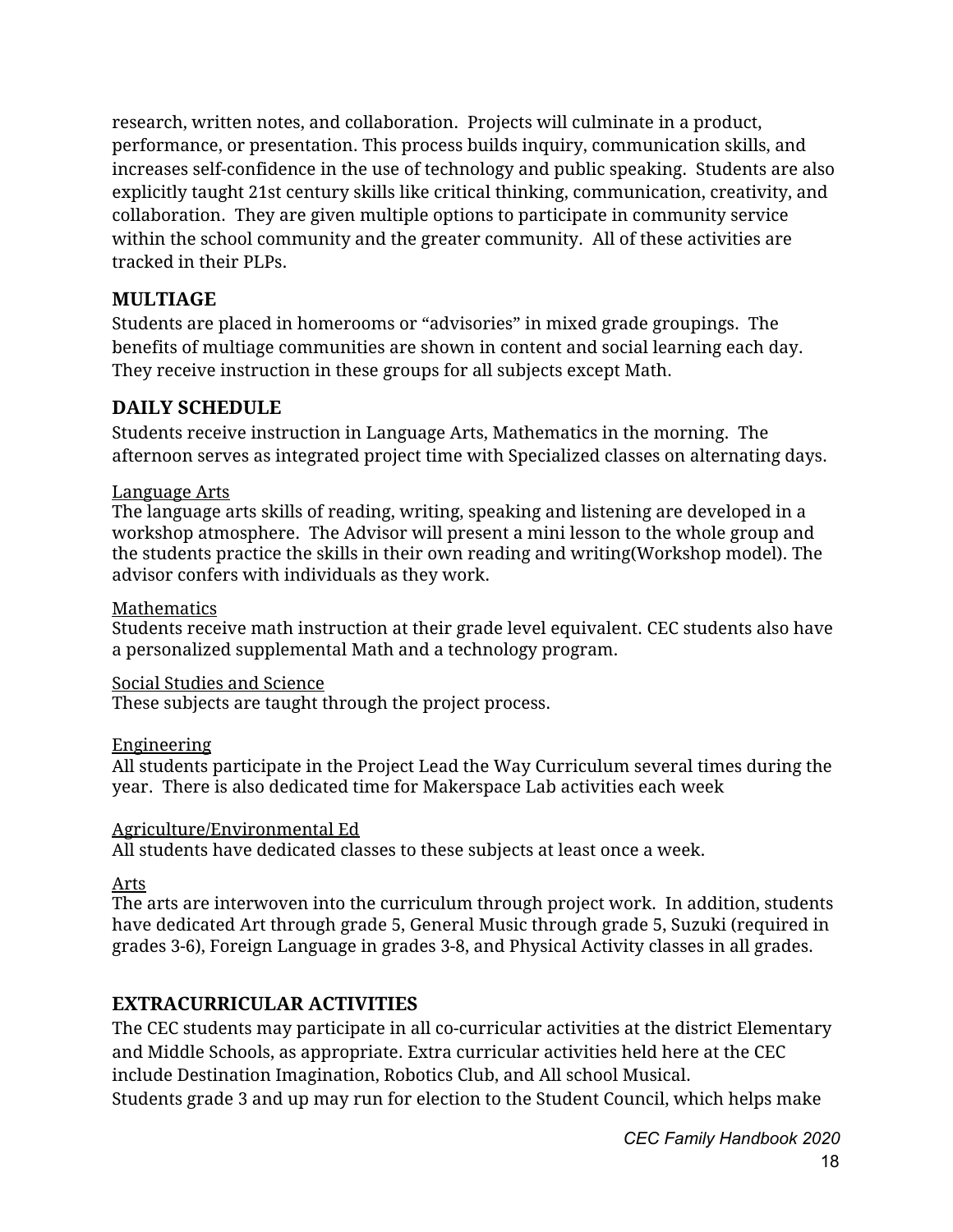decisions on school and community activities.

## **STUDENT ASSESSMENT**

#### **STANDARDIZED TESTING**

The CEC students undergo required state and federal testing and assessments as administered to the students in the district. In addition, they take district assessment such as the iReady, to enable comparisons to norming groups and track progress. More importantly, these tests show the advisors and students areas that may need intervention or acceleration.

#### **STUDENT REPORTS**

Families receive student progress reports. These assess student progress in academic and social skills based on Advisor observation and data. Students also keep Personalized Learning Plans, which include rubrics, showing progress based on samples of student work. In grade 3 these PLPs start to be kept by the student in electronic form.

#### **ADVISOR CONFERENCES**

Parent - Advisor conferences are held at least two times each year. The October conference will be student-led, so please plan on attending together. If you wish to speak to your child's advisor at other times, please send a note or call and leave a message so that the advisor may call and make arrangements with you. In addition you can view your child's progress electronically on Infinite Campus or in their PLP.

#### **STUDENTS WITH SPECIAL NEEDS**

Students with special educational needs are evaluated and an Individualized Educational Plan is created. The CEC works with district personnel such as a school psychologist, speech and language clinician, physical and occupational therapists, and special education advisors to create this plan. All students with disabilities undergo the same application process for admission as any other student applying to the school; if there are more applicants than spaces available, students are entered into the lottery.

#### **RESPONSE TO INTERVENTION (RTI)/MULTI-TIERED SYSTEM OF SUPPORTS (MTSS)**

Response to Intervention is an educational model that promotes early identification of students who may be at risk for learning or need challenge above grade level. Its design may include a tier system that provides appropriate learning experiences for all students and identifies students at risk in specific areas, both academic and behaviorally. Students benefit when their current level of skills and abilities are aligned with instructional and curricular choices provided within the classroom. When a mismatch occurs, student learning and outcomes are altered as needed. Some students require more challenging curriculum or more support. The core features of RTI include the following:

● High-quality research-based classroom instruction ● Student assessment with classroom focus ● Universal screening of academics and behavior ● Continuous